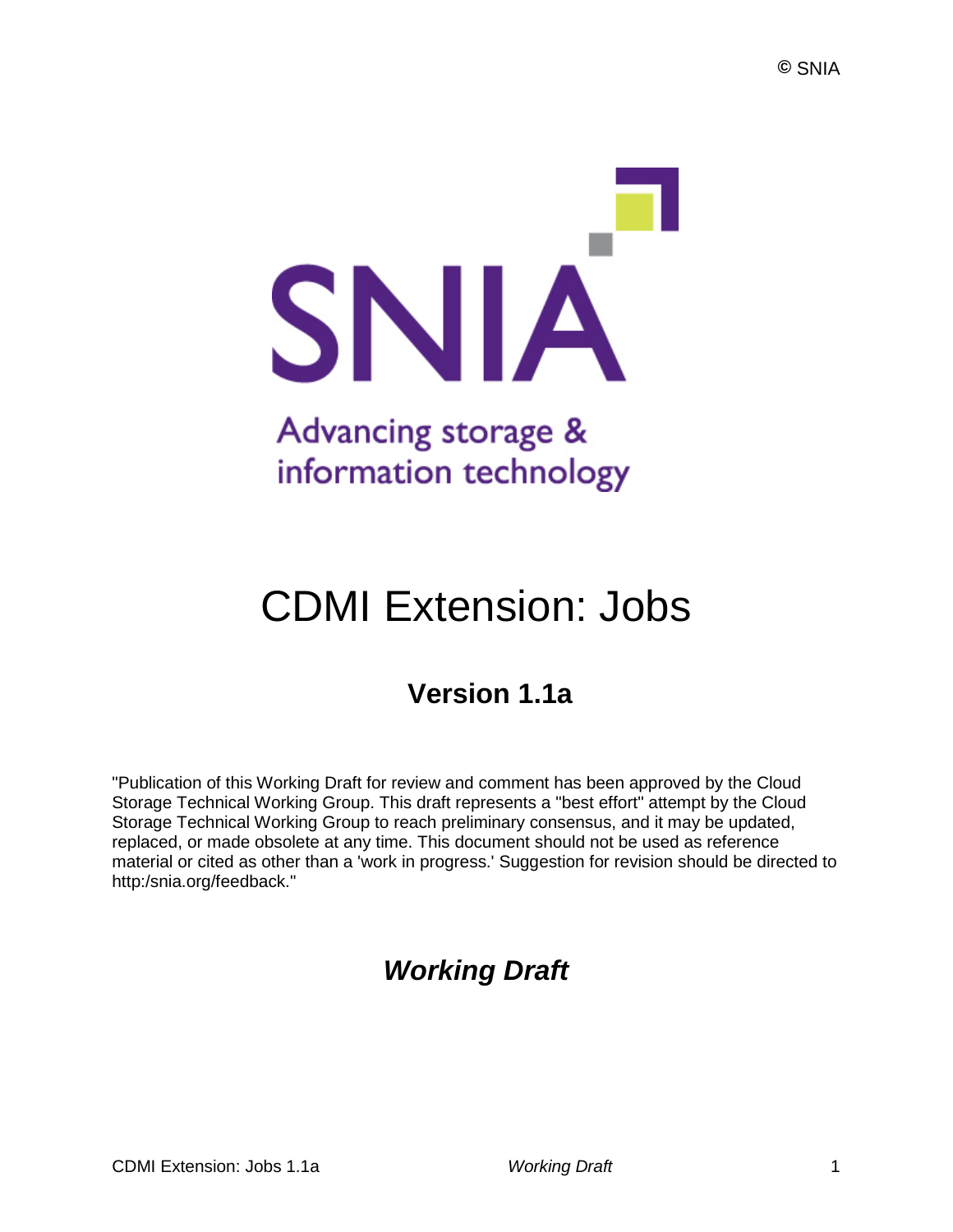# **Revision History**

| Date       | <b>Version</b> | Bv                                | <b>Comments</b>                                                                                                       |
|------------|----------------|-----------------------------------|-----------------------------------------------------------------------------------------------------------------------|
| 08-28-2014 | 1.1a           | Marie McMinn.<br>Cloud TWG Editor | New version of Jobs extension created for the CDMI<br>1.1.0 revision of the standard. Derived from the 1.0n<br>draft. |

The SNIA hereby grants permission for individuals to use this document for personal use only, and for corporations and other business entities to use this document for internal use only (including internal copying, distribution, and display) provided that:

- Any text, diagram, chart, table, or definition reproduced shall be reproduced in its entirety with no alteration, and,
- Any document, printed or electronic, in which material from this document (or any portion hereof) is reproduced shall acknowledge the SNIA copyright on that material, and shall credit the SNIA for granting permission for its reuse.

Other than as explicitly provided above, you may not make any commercial use of this document, sell any excerpt or this entire document, or distribute this document to third parties. All rights not explicitly granted are expressly reserved to SNIA.

Permission to use this document for purposes other than those enumerated above may be requested by e-mailing tcmd@snia.org. Please include the identity of the requesting individual and/or company and a brief description of the purpose, nature, and scope of the requested use.

Copyright © 2014 Storage Networking Industry Association.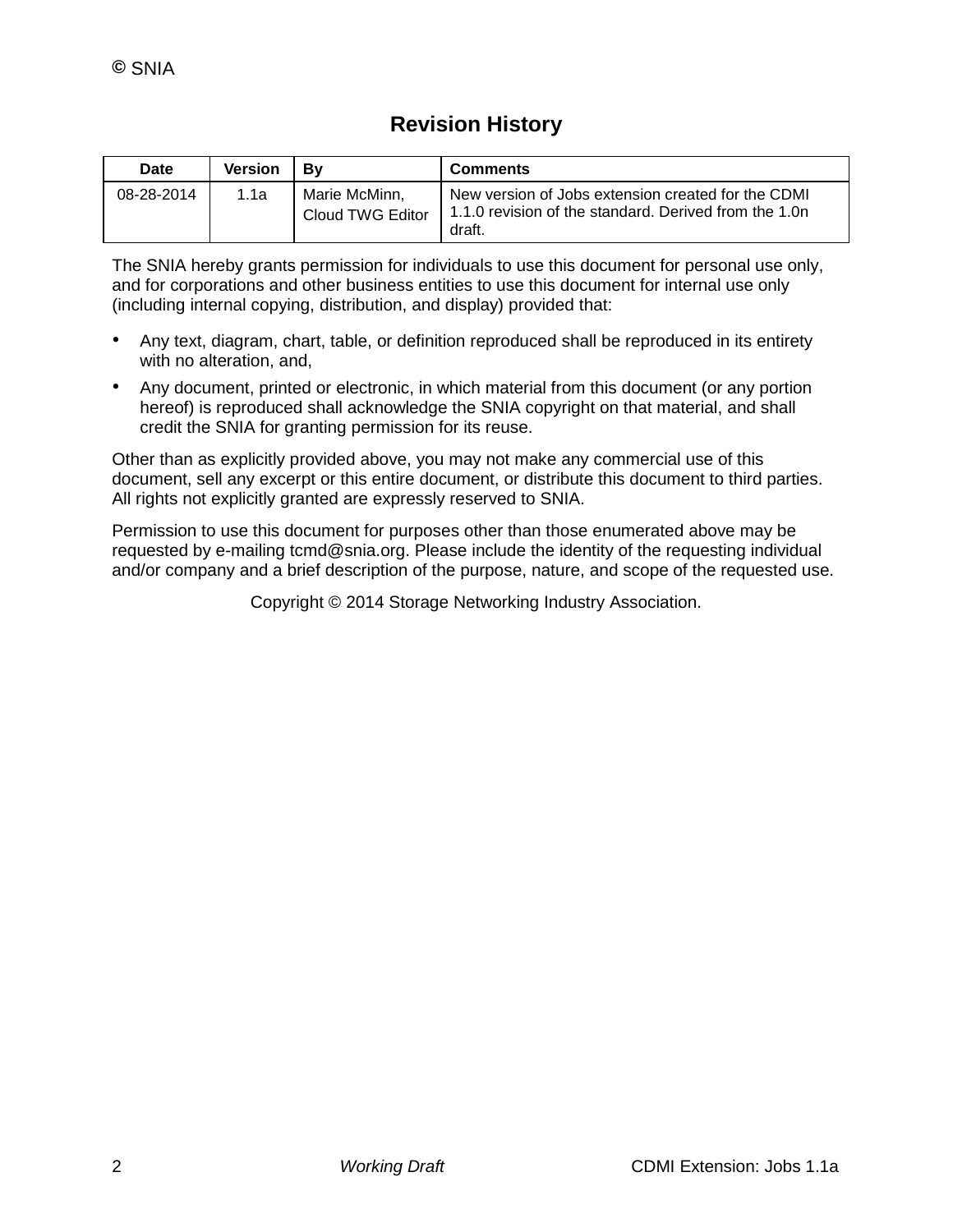# **Jobs Extension**

### **Overview**

Some CDMI systems allow jobs (such as deletion, changing metadata, scanning for viruses, etc.) to be performed against CDMI objects. In such a system, multiple jobs may be performed simultaneously against the same or multiple objects. In these systems, the client needs be able to track the status of a job separately from the objects on which the jobs act. Jobs can also be batched, and a method is needed to track the status for the batch job independently of individual jobs that comprise the batch job.

This extension proposes a new type of data object to handle these requirements. The job data object (extended in a similar manner as a query queue object) can be used to define, perform, and track job status independently from the objects on which the job is acting.

### **Modifications to the CDMI 1.1.0 spec:**

#### **1) Insert into Clause "3 Terms"**

**3.11**

#### **job**

a data object that manages one or more job actions that can be performed against one or more CDMI objects (job targets)

### **3.12**

#### **job action**

a specific change in state performed on a per CDMI object basis as a consequence of a job being run against a CDMI object

**Note**: Examples include deletion, metadata changes, thumbnail creation, etc.

### **3.13**

#### **job container**

a CDMI container object that is capable of storing CDMI job objects

#### **3.14**

#### **job state**

a value used to control the runtime state of a job

**Note**: Examples include start, stop, and cancel.

#### **3.15**

#### **job target**

the CDMI object or objects against which a job performs actions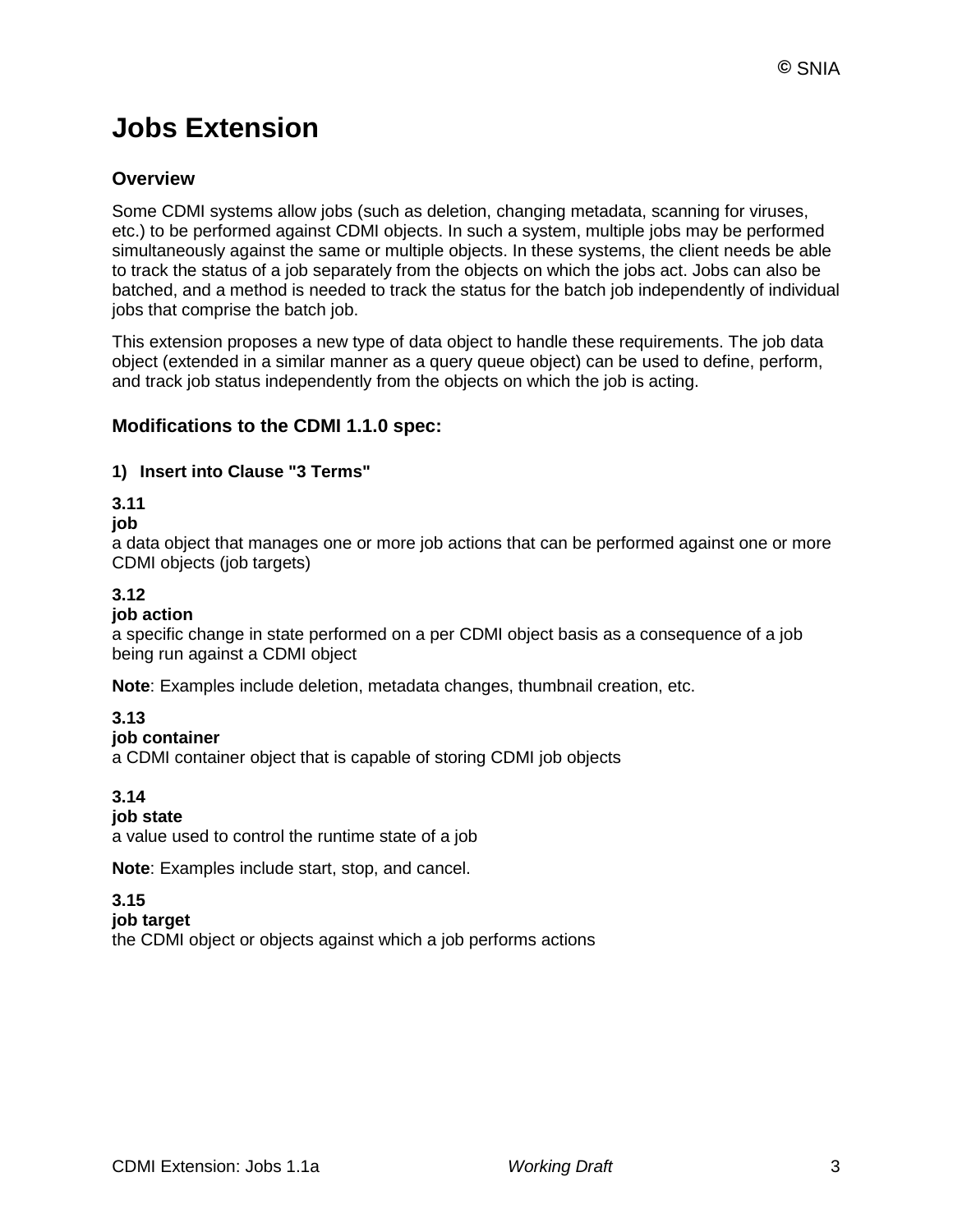| 2) Insert into Clause "12.1.1 Cloud Storage System-Wide Capabilities", "Table 100 - |
|-------------------------------------------------------------------------------------|
| <b>System-Wide Capabilities"</b>                                                    |

| <b>Capability Name</b>                           | Type               | <b>Definition</b>                                                                                                          |  |
|--------------------------------------------------|--------------------|----------------------------------------------------------------------------------------------------------------------------|--|
| cdmi_jobs                                        | <b>JSON String</b> | If present and "true", this capability indicates that the<br>cloud storage system supports job data objects.               |  |
| <b>JSON String</b><br>cdmi_jobs_global_container |                    | If present, this capability contains the URI for the<br>container for all job data objects in the cloud storage<br>system. |  |

#### **3) Insert into Clause "12.1.3 Data System Metadata Capabilities", "Table 102 - Capabilities for Data System Metadata"**

| <b>Capability Name</b>                  | Type               | <b>Definition</b>                                                                                                                                      |
|-----------------------------------------|--------------------|--------------------------------------------------------------------------------------------------------------------------------------------------------|
| cdmi_job_container_actions   JSON Array | of JSON<br>Strings | If present, this capability shall list the job action strings<br>that can be requested for child job data objects created<br>within a given container. |

#### **4) Insert into Clause "12.1.4 Data Object Capabilities", "Table 103 - Capabilities for Data Objects"**

| <b>Capability Name</b> | Type                                    | <b>Definition</b>                                                                                  |
|------------------------|-----------------------------------------|----------------------------------------------------------------------------------------------------|
| cdmi_job_states        | <b>JSON Array</b><br>of JSON<br>Strings | If present, this capability shall list the job state strings that<br>can be specified by a client. |

#### **5) Insert into Clause "12.1.5 Container Capabilities", "Table 104 - Capabilities for Containers"**

| <b>Capability Name</b>                                                      | Type               | <b>Definition</b>                                                                                                                                                                     |  |
|-----------------------------------------------------------------------------|--------------------|---------------------------------------------------------------------------------------------------------------------------------------------------------------------------------------|--|
| cdmi_create_job_container<br><b>JSON Array</b><br>of JSON<br><b>Strings</b> |                    | If present, this capability indicates that the container allows<br>the creation of job container objects and shall list the job<br>action strings supported for child job containers. |  |
| cdmi_create_job_dataobject                                                  | <b>JSON String</b> | If present and "true", this capability indicates that the<br>container allows the creation of job data objects.                                                                       |  |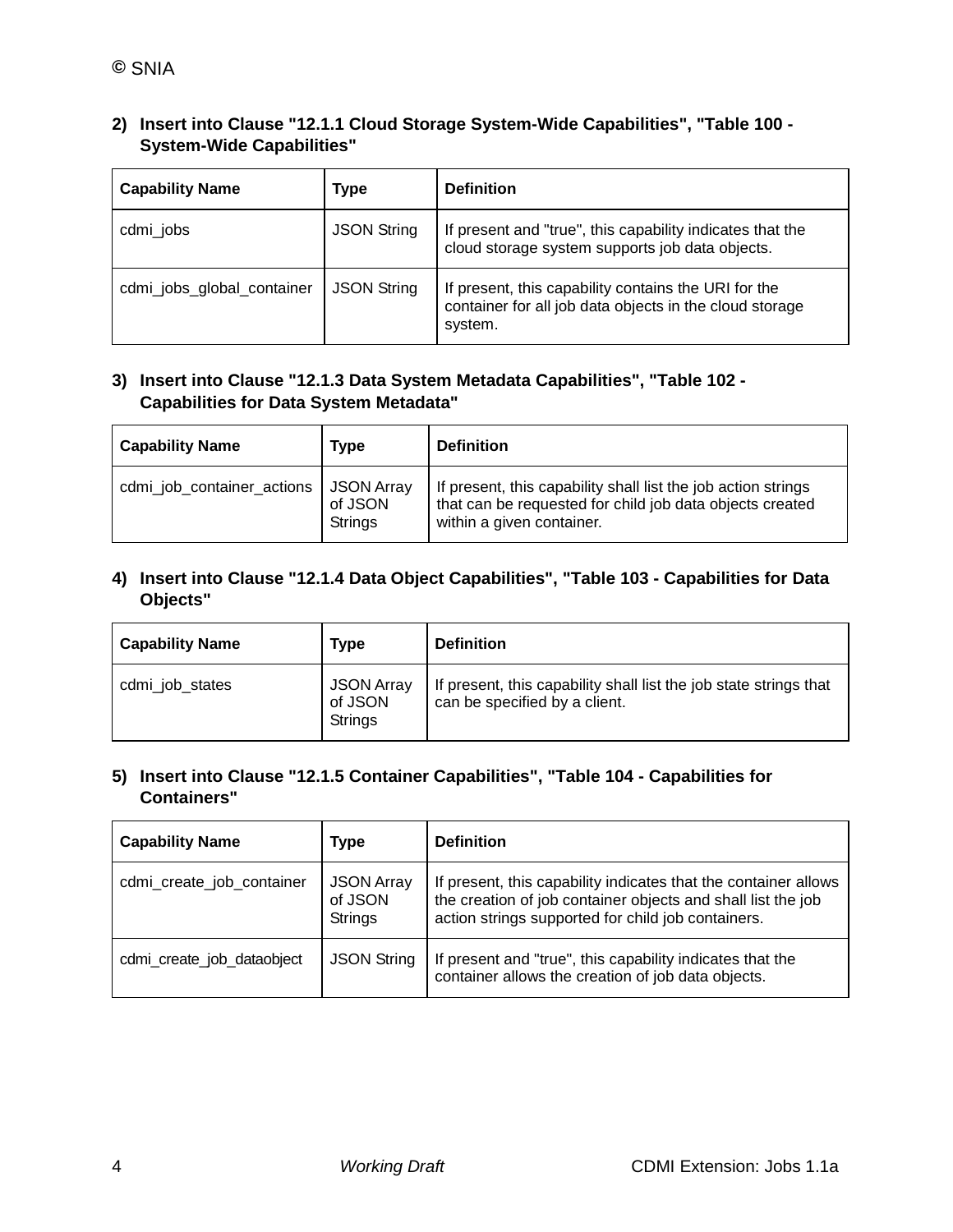#### **6) Insert into Clause "16.4 Support for Data System Metadata", "Table 119 - Data System Metadata"**

| <b>Metadata Name</b>           | <b>Type</b>                                              | <b>Description</b>                                                                                                                                                                                                                                                                                                                             | <b>Requirement</b> |
|--------------------------------|----------------------------------------------------------|------------------------------------------------------------------------------------------------------------------------------------------------------------------------------------------------------------------------------------------------------------------------------------------------------------------------------------------------|--------------------|
| cdmi_job_container_acti<br>ons | <b>JSON</b><br>Array of<br><b>JSON</b><br><b>Strings</b> | Contains a list of requested job actions to be.<br>permitted for job data objects created in the<br>container. The job action strings that can be<br>requested are indicated in the<br>"cdmi_job_container_actions" capability of the<br>parent container.<br>If all supported actions are to be requested, the<br>string "ALL" shall be used. | Optional           |

#### **7) Insert into Clause "16.5 Support for Provided Data System Metadata", "Table 120 - Provided Values of Data Systems Metadata Items"**

| Metadata Name                           | Type                                                     | <b>Description</b>                                                                                  | Requirement |
|-----------------------------------------|----------------------------------------------------------|-----------------------------------------------------------------------------------------------------|-------------|
| cdmi_job_container_acti<br>ons_provided | <b>JSON</b><br>Array of<br><b>JSON</b><br><b>Strings</b> | Contains a list of job actions that are permitted<br>for job data objects created in the container. | Optional    |

### **8) Insert new Clause after 22 - "Query Queues":**

# **23 Job Data Objects**

### **23.1 Job Management**

A cloud storage system may optionally implement job management functionality. Job implementation is indicated by the presence of the cloud storage system-wide capabilities for jobs and requires support for CDMI $\text{TM}$  data objects.

Jobs allow arbitrary system-defined actions (such as deletion, metadata changes, thumbnail creation, virus scanning, etc.) to be performed against one or more stored CDMI objects. In addition, multiple jobs may perform actions against a single CDMI object. By creating a welldefined "job" object, clients can define jobs, specify which action is to be performed, specify which objects the action is to be performed against, monitor the status, and control the operation of the job in an interoperable and extensible manner.

In addition, multiple jobs may be batched together to apply actions sequentially for each target CDMI object. Such a batch job may affect multiple objects, and each job may progress at a different rate. The client cares about the overall status of its job, not the status on each object that the job affects. Tracking the job completion status in the completionStatus and percentComplete fields of the data object as described in Section 8.2 is not adequate for such systems.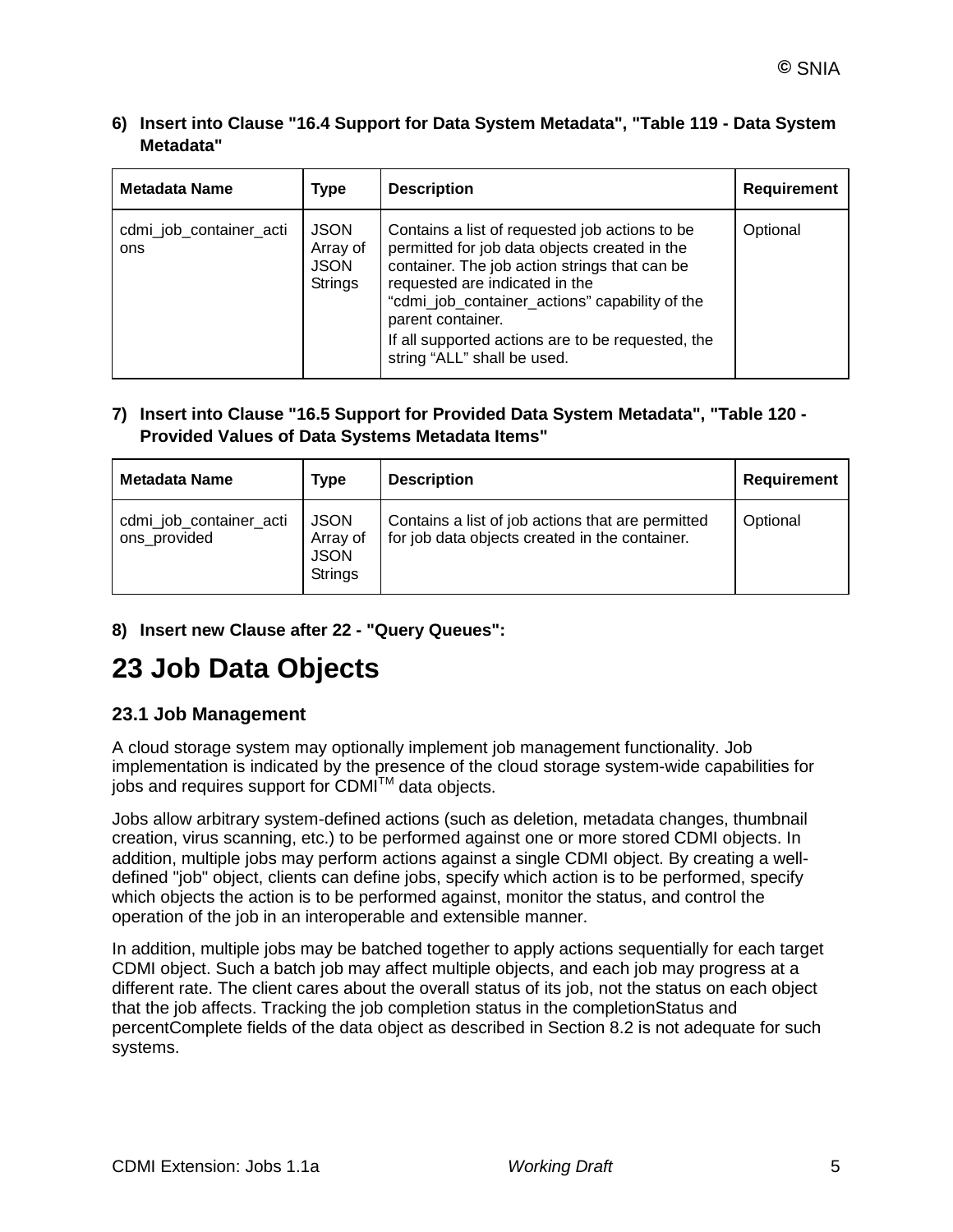These problems are solved by tracking the job status in a separate CDMI job data object. The job data object provides access to the completion status and percent complete of the job itself, along with other information required to define, monitor, and control the job.

Jobs may be stored in container objects or may exist as standalone data objects with no parent container.

Cloud storage systems should consider implementing support for job data objects when the system supports the following types of client-controlled activities:

- Server-side transformative operations: If the system allows a client to request that an operation be performed against a CDMI data object, the user should initiate and manage the operation through the jobs interface.
- Batch jobs: When running batch jobs that include multiple individual actions, the user needs to track the status for the jobs as the aggregate of the independent tasks.
- Multi-threading: If multiple jobs can be performed on the same object simultaneously, the user needs to track the status of each job independently.
- Long-running jobs: If jobs are run continuously, the user needs to be able to monitor and control the job.

## **23.2 Job Creation**

When a client wishes to create a job data object, it may first check if the system is capable of providing job functionality by checking for the presence of the "cdmi\_jobs" capability in the root container capabilities. If this capability is not present, creating a job data object shall be successful, but no job action shall be performed.

Jobs may be created by CDMI clients and from CDMI internal processes.

Examples of jobs created by CDMI clients may include

- deleting data,
- updating metadata, and
- serialization.

CDMI clients may create jobs through a variety of methods. The user may perform an HTTP operation such as a PUT or POST on a specific object in the cloud. The management framework may intercept and process the requests as an asynchronous job. The system shall create a job in a job container and return an HTTP response code of 202 Accepted. The URI for the job shall be included in an HTTP response header field named "X-CDMI-Job".

A client may directly create a job through a POST or a PUT of a new job data object. The semantics for this are the same as other data objects. The container that accepts the job must have the "cdmi\_job\_dataobject" capability. The job-specific metadata shall be included in the request and response messages.

Examples of jobs created from internal system processes may include

- data migration,
- virus scans,
- search indexing, and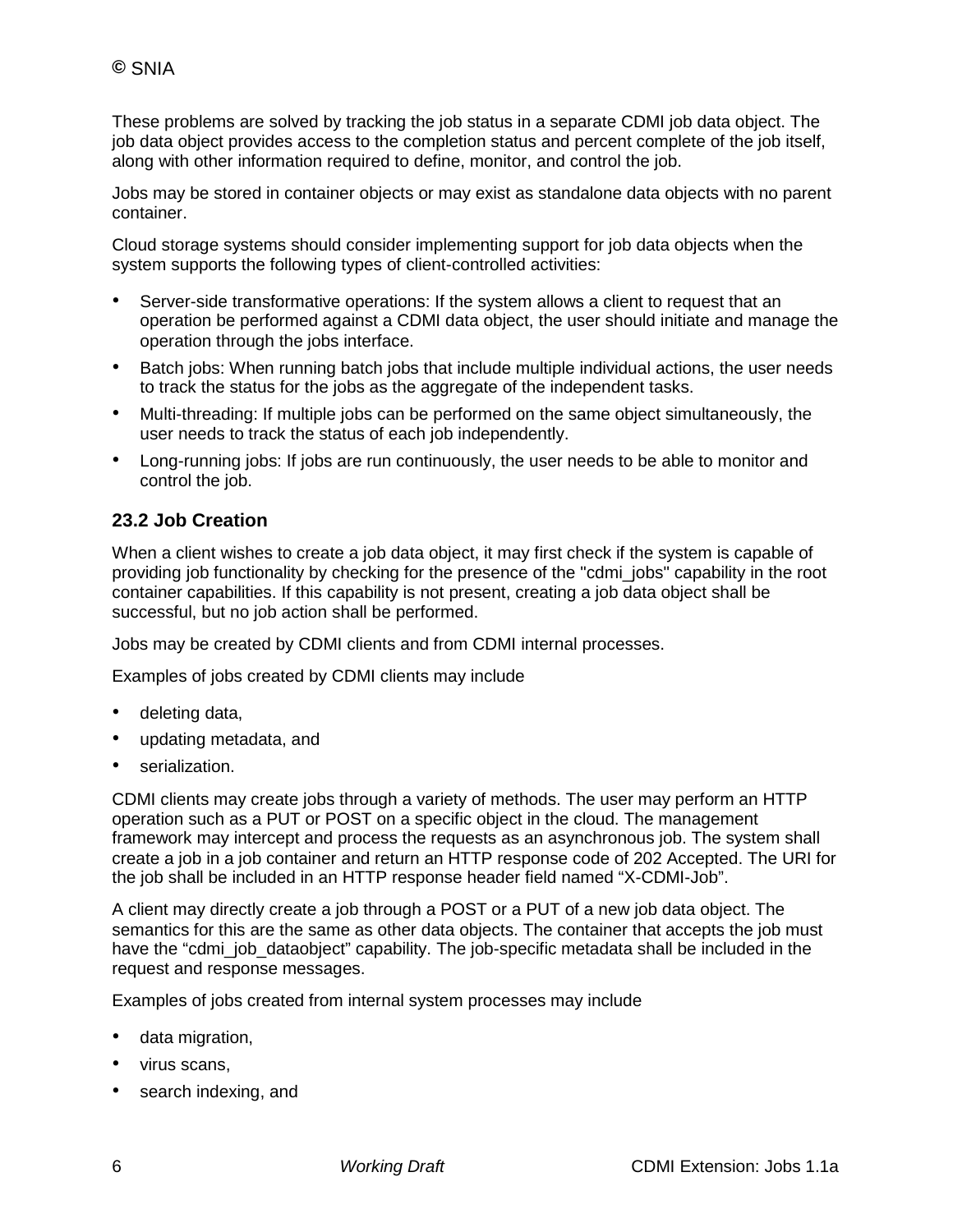• periodic backups.

Although a user does not directly initiate these jobs, they can be exposed to the user since these jobs affect data in the system and consume system resources. Jobs that the system creates are created in a job container. To get a list of system-created jobs, clients can query the children of the container.

### **23.2 Required Metadata for a Job Data Object**

When a client creates a job data object, the metadata described in Table 127 shall be provided. Attempts to change metadata in this table shall result in an HTTP status code of 403 Forbidden. After a job data object has been created, the metadata items in this table cannot be changed, except for cdmi\_job\_state and cdmi\_job\_action". The metadata item, cdmi\_job\_action, can only be removed, indicating to the system that the job data object shall no longer manage jobs; instead, it shall be treated as a regular CDMI data object.

| <b>Metadata Name</b>   | <b>Type</b>                               | <b>Description</b>                                                                                                                                                                                                                                                                                                                                                                                                                                                                                                                                                                                   | <b>Requirement</b> |
|------------------------|-------------------------------------------|------------------------------------------------------------------------------------------------------------------------------------------------------------------------------------------------------------------------------------------------------------------------------------------------------------------------------------------------------------------------------------------------------------------------------------------------------------------------------------------------------------------------------------------------------------------------------------------------------|--------------------|
| cdmi_job_action        | <b>JSON</b><br>String                     | A system-defined identifier that indicates what<br>action should be performed against each CDMI<br>object that the job targets.<br>Job actions defined as part of the CDMI<br>specification (see FIXME) begin with the prefix<br>"cdmi_job_action_". Job actions defined by<br>vendors should begin with a reverse DNS<br>notation such as "org.snia." to prevent<br>namespace conflicts.<br>Only job actions specified in the data system<br>metadata items listed in<br>cdmi_job_container_actions_provided of the<br>parent container of the job data object are<br>considered supported actions. | Mandatory          |
| cdmi_job_action_params | <b>JSON</b><br>Object<br>or JSON<br>Array | Contains job action-specific parameters that<br>control how a job action behaves.<br>For example, a thumbnail action may take<br>parameters that indicate the height and width<br>and/or desired size, output format, etc.                                                                                                                                                                                                                                                                                                                                                                           | Optional           |

**Table XXX - Required Metadata for a Job Data Object**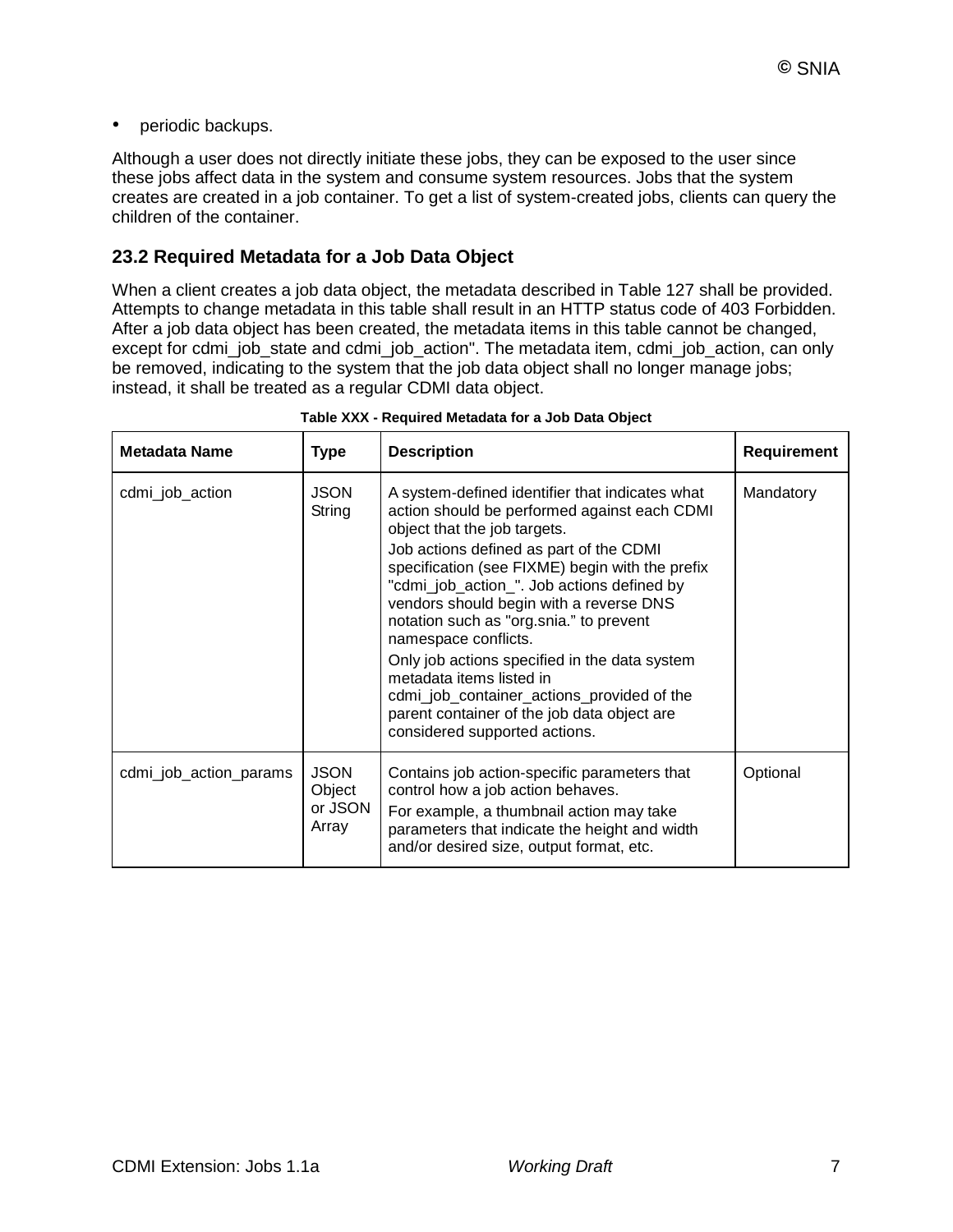| <b>Metadata Name</b>  | <b>Type</b>                                      | <b>Description</b>                                                                                                                                                                                                                                                                                                                                                                               | Requirement |
|-----------------------|--------------------------------------------------|--------------------------------------------------------------------------------------------------------------------------------------------------------------------------------------------------------------------------------------------------------------------------------------------------------------------------------------------------------------------------------------------------|-------------|
| cdmi_job_state        | <b>JSON</b><br>String                            | Controls the desired runtime state of the job.<br>Defined values are one of the following:                                                                                                                                                                                                                                                                                                       | Optional    |
|                       |                                                  | "Start" indicates that the job should be<br>٠<br>performed.                                                                                                                                                                                                                                                                                                                                      |             |
|                       |                                                  | "Pause" indicates that the job should be<br>٠<br>temporarily stopped.                                                                                                                                                                                                                                                                                                                            |             |
|                       |                                                  | "Cancel" indicates that the job should be<br>٠<br>permanently stopped.                                                                                                                                                                                                                                                                                                                           |             |
|                       |                                                  | If this field is not present, a job state of "Running"<br>shall be used.                                                                                                                                                                                                                                                                                                                         |             |
|                       |                                                  | Only values specified in the "cdmi_job_states"<br>capability of the job data object are considered<br>valid states.                                                                                                                                                                                                                                                                              |             |
| cdmi_job_target       | <b>JSON</b><br>Array or<br><b>JSON</b><br>String | Indicates against which CDMI objects the job<br>action is performed.<br>Contains either an array of URIs to CDMI objects<br>against which the job action shall be performed<br>or a single URI to a CDMI queue. Each value<br>enqueued in the queue is a URI to a CDMI object<br>against which the job action shall be performed.<br>For details on how queues are used with jobs,<br>see FIXME. | Optional    |
| cdmi_job_results      | <b>JSON</b><br>String                            | Contains the URI to a CDMI queue that is used<br>to indicate the results of performing a job.<br>If present, the job shall enqueue a job-defined<br>result value of performing the action against<br>each job target.                                                                                                                                                                            | Optional    |
| cdmi_job_autodelete   | <b>JSON</b><br>String                            | Contains the length of time until the job data<br>object should be deleted, measured in seconds,<br>since the time the job status transitions to<br>"Complete", "Canceled", or "Error".<br>If this field is not present, the job shall not be<br>automatically deleted.                                                                                                                          | Optional    |
| cdmi_job_scheduleTime | <b>JSON</b><br>String                            | The earliest time that the job can run, specified in<br>ISO-8601 format (see 5.14). The job is<br>scheduled to run as soon as possible if this field<br>is omitted or if the time specified is earlier than<br>the current system time.                                                                                                                                                          | Optional    |

EXAMPLE 1 An example of the metadata associated with a job data object is as follows: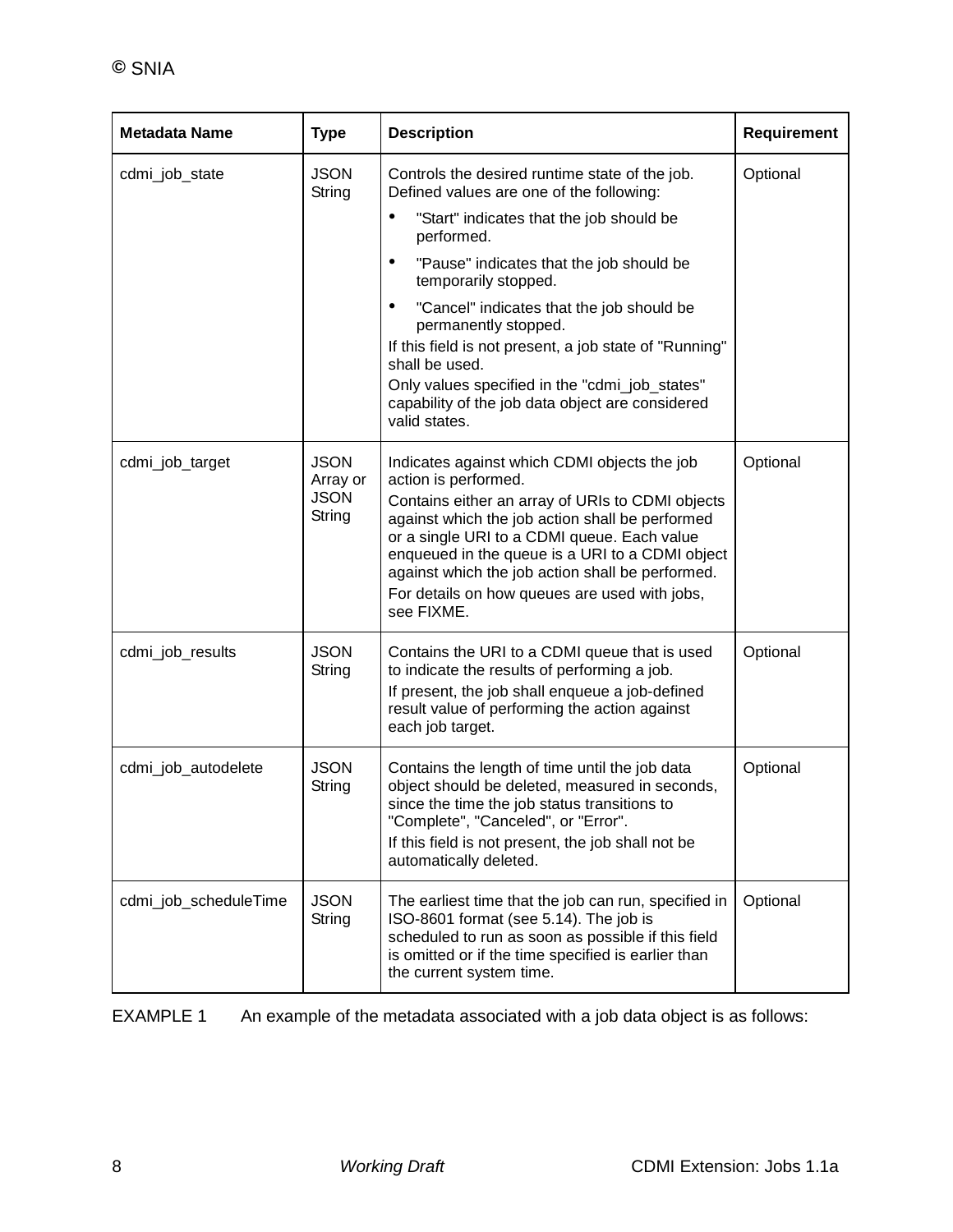```
{
    "metadata" : {
         "cdmi_job_action" : "cdmi_job_action_delete",
         "cdmi_job_target" : [
              "/cdmi_objectid/00007ED900100DA32EC94351F8970400",
              "/cdmi_objectid/00007ED90010F077F4EB1C99C87524CC",
              "/cdmi_objectid/00007ED90010512EB55A9304EAC5D4AA"
         ],
         "cdmi_job_autodelete" : "0"
    }
}
```
Jobs can be used in combination with query and notification queues to perform an action against each query result or notification result.

EXAMPLE 2 Combining jobs with query and notification queues is specified as follows:

```
{
    "metadata" : {
         "cdmi_job_action" : "cdmi_job_action_delete",
         "cdmi_job_target" : "/container/jobs/mp3_create_queue"
    }
}
```
### **23.3 Job Status Metadata**

Table 128 describes the system-created metadata that provides details on the status of the job.

| <b>Metadata Name</b> | <b>Type</b>           | <b>Description</b>                                                                                                                                  | Requirement |
|----------------------|-----------------------|-----------------------------------------------------------------------------------------------------------------------------------------------------|-------------|
| cdmi_job_status      | <b>JSON</b><br>String | A string that indicates the status of the job using<br>one of the following values.                                                                 | Mandatory   |
|                      |                       | "Pending" indicates that the job object has<br>been created but has not yet started<br>running.                                                     |             |
|                      |                       | "Processing" indicates that the job is acting<br>against the specified targets.                                                                     |             |
|                      |                       | "Idle" indicates that the job has completed<br>٠<br>acting against the specified targets and will<br>resume if additional targets are specified.    |             |
|                      |                       | "Complete" indicates that the job has<br>٠<br>completed acting against the specified<br>targets and will not resume.                                |             |
|                      |                       | "Canceled" indicates that the job was<br>٠<br>canceled before it acted against all of the<br>specified targets.                                     |             |
|                      |                       | A string that begins with "Error" indicates<br>٠<br>that an error prevented the job from acting<br>against one or more of the specified<br>targets. |             |

**Table 128 - Job Status Metadata**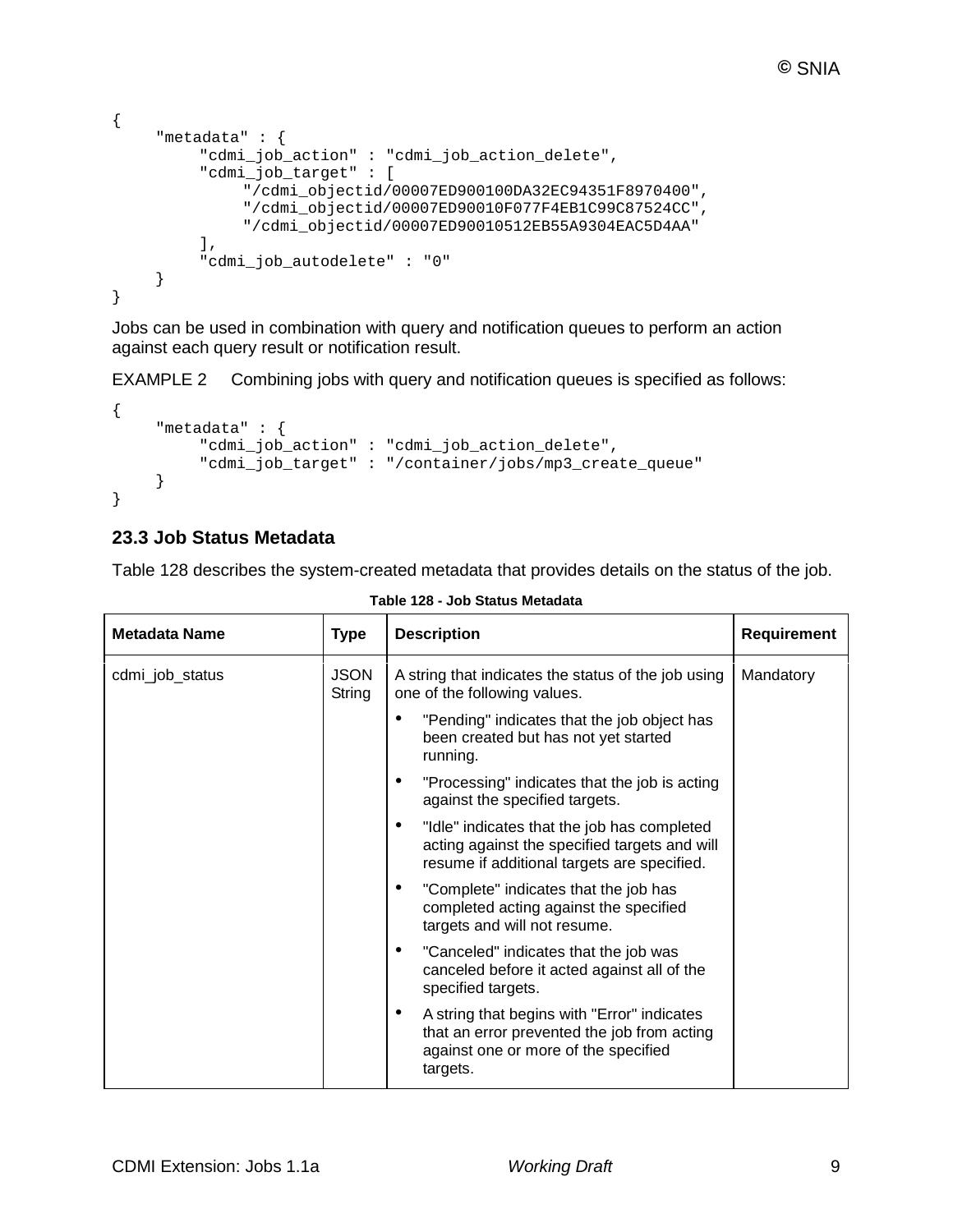| Metadata Name            | <b>Type</b>           | <b>Description</b>                                                                                                                                           | <b>Requirement</b> |
|--------------------------|-----------------------|--------------------------------------------------------------------------------------------------------------------------------------------------------------|--------------------|
| cdmi job detailedStatus  | <b>JSON</b><br>String | A message indicating what the job is currently<br>doing or indicating the details about the error if<br>it failed.                                           | Optional           |
| cdmi_job_percentComplete | <b>JSON</b><br>String | The value shall be an integer numeric value<br>from 0 through 100.                                                                                           | Optional           |
| cdmi_job_startTime       | <b>JSON</b><br>String | When present, this metadata item indicates the<br>time when the job started in ISO-8601 format<br>(see 5.14).                                                | Optional           |
| cdmi_job_endTime         | <b>JSON</b><br>String | When present, this metadata item indicates the<br>time when the job completed, was halted, or<br>went into an error status in ISO-8601 format<br>(see 5.14). | Optional           |

EXAMPLE An example of the job status metadata associated with a completed job data object is as follows:

```
{
     "metadata" : {
         "cdmi_job_status" : "Complete",
         "cdmi_job_percentComplete" : "100",
         "cdmi_job_startTime" : "2011-12-17T22:14:24.323452Z",
         "cdmi_job_endTime" : "2011-12-17T22:14:28.834753Z"
    }
}
```
# **23.4 Job Lifecycle**

[Figure 1](#page-10-0) shows the lifecycle of a job data object:



\* Denotes states that can be controlled through the cdmi\_job\_state parameter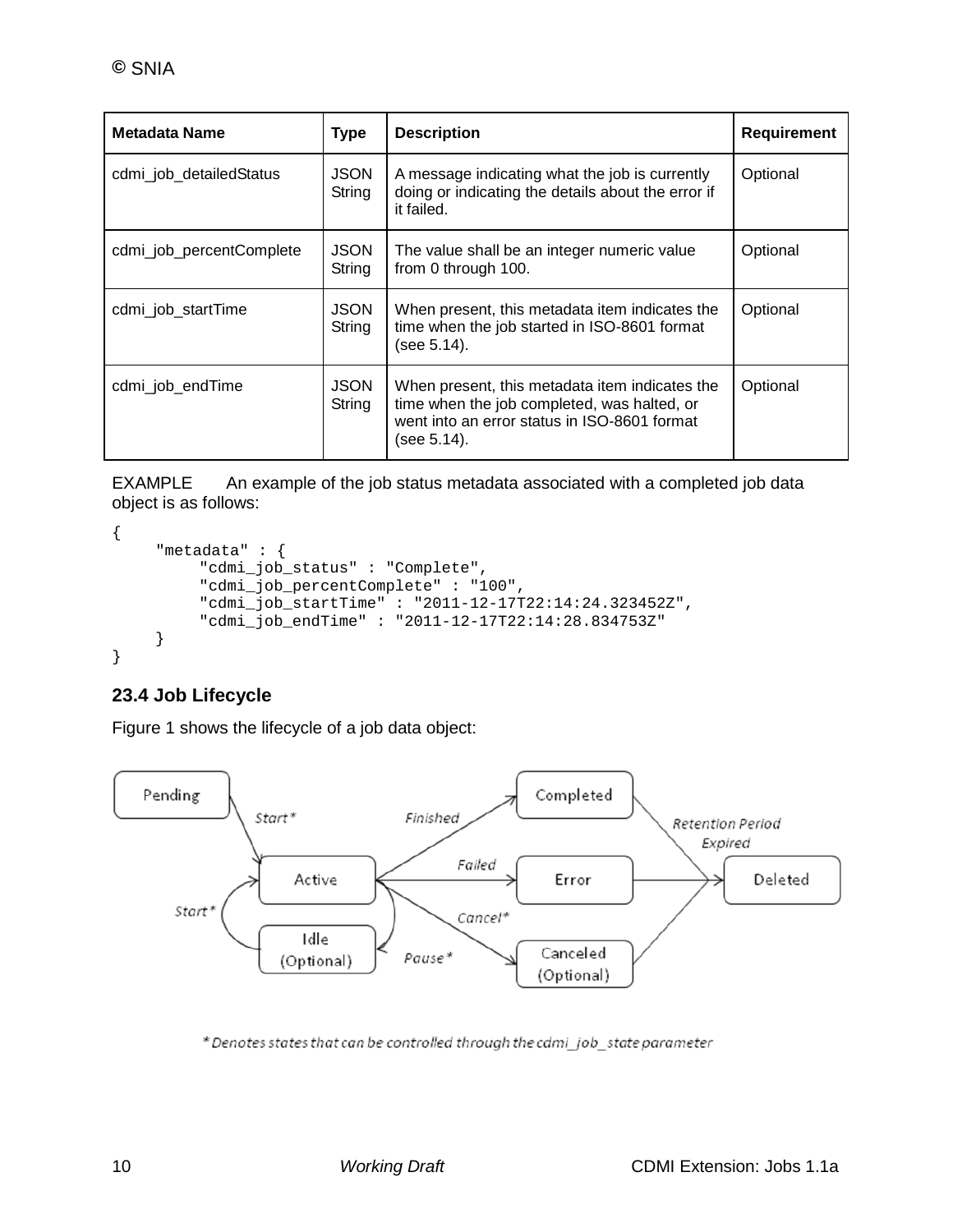#### **Figure 1 - Lifecycle of a Job Data Object**

<span id="page-10-0"></span>The following status values will be reflected in the cdmi job status field of the job data object: Pending, Active, Idle, Completed, Error, and Canceled.

The job is created in the Pending state. If it is started, it moves to the Active state. The job may optionally move between the Active and Idle states; however, all systems may not support the Idle state. The job moves to Completed, Error, or Canceled once it is finished. The Canceled state is optional, as it may not make sense in some systems. After completion, the job is retained until the client deletes the job or until the cdmi job autodelete period elapses.

The system can permit the client to start, pause, restart, or cancel a job using the cdmi\_job\_state metadata item. This functionality is optional, as the ability to directly control a job depends on the system.

#### **23.5 Job Actions**

A client can use the "cdmi\_jobs\_actions" system-wide capability to discover which job actions are supported.

Table 129 describes the job actions defined in this international standard.

| <b>Job Action</b>                | <b>Description</b>                                                                                                                                                                                                                                                    |
|----------------------------------|-----------------------------------------------------------------------------------------------------------------------------------------------------------------------------------------------------------------------------------------------------------------------|
| cdmi_job_action_sequential_batch | Sequential batch jobs perform two or more jobs one after another<br>against each targeted CDMI object in a specified order.                                                                                                                                           |
|                                  | Sequential batch jobs have the job action identifier of<br>"cdmi_job_action_batch_sequential".                                                                                                                                                                        |
|                                  | The action parameters are an ordered JSON array of URIs to<br>other job data objects that define the individual operations to be<br>performed.                                                                                                                        |
|                                  | Each of these component jobs shall not have a "job_target" or<br>"job_state", as the "job_target" and "job_state" of the sequential<br>batch job shall be used instead.                                                                                               |
| cdmi_job_action_parallel_batch   | Parallel batch jobs perform two or more individual jobs in any order<br>or at the same time against each targeted CDMI object. Parallel<br>batch jobs should only perform job actions that do not alter the<br>target data objects, or unspecified results may occur. |
|                                  | Parallel batch jobs have the job action identifier of<br>"cdmi job action batch parallel".                                                                                                                                                                            |
|                                  | The action parameters are a JSON array of URIs to other job<br>data objects that define the individual operations to be<br>performed.                                                                                                                                 |
|                                  | Each of these component jobs shall not have a "job_target" or<br>"job_state", as the "job_target" and "job_state" of the parallel batch<br>job shall be used instead.                                                                                                 |
| cdmi_job_action_delete           | Deletion jobs delete the target CDMI objects.                                                                                                                                                                                                                         |
|                                  | Delete jobs have the job action identifier of<br>"cdmi_job_action_delete".                                                                                                                                                                                            |
|                                  | No job action parameters are required.                                                                                                                                                                                                                                |

**Table 129 – Job Actions**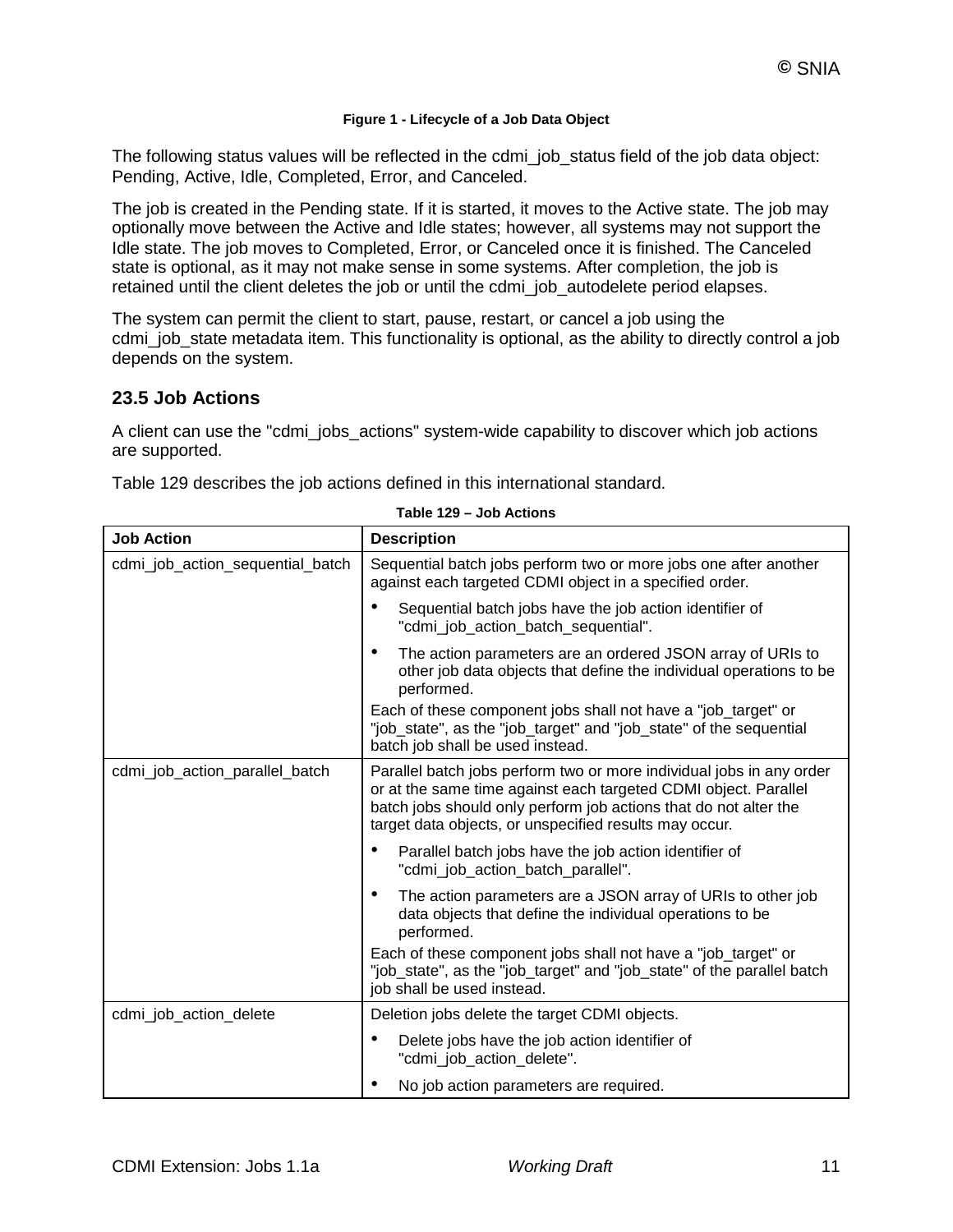| <b>Job Action</b>               | <b>Description</b>                                                                                  |
|---------------------------------|-----------------------------------------------------------------------------------------------------|
| cdmi_job_action_update_metadata | Update metadata jobs manipulate the metadata of target CDMI<br>objects.                             |
|                                 | Update metadata jobs have the job action identifier of<br>"cdmi_job_action_update_metadata".        |
|                                 | The action parameters of a JSON object contain three JSON<br>containers:                            |
|                                 | "update_add" contains metadata items to be added to the<br>data object if they don't already exist; |
|                                 | $-$ "update_modify" contains metadata items to be overwritten<br>if they already exist; and         |
|                                 | "update_delete" contains metadata items to be removed<br>from the data object.                      |

**9) Insert new Clause after 23 - "Jobs":**

# **24 Job Containers**

## **24.1 Containers for Job Objects**

CDMI job container objects can store job data objects. Job data objects are described in detail in Clause 23. Use of job containers is optional in CDMI systems but is mandatory if clients are permitted to create job data objects.

Job containers may be dedicated to storing only job data objects, or they may store other containers and data objects, including job data objects. CDMI systems may automatically create job containers, and in such systems, CDMI clients may not have the ability to create or delete job containers. Other systems may allow CDMI clients to create or delete job containers that support storing job data objects that the system or CDMI clients create.

A CDMI system may create and implement a single, global jobs container that CDMI clients cannot change. If present, clients can locate this global jobs container by the URI specified by the "cdmi\_jobs\_global\_container" capability described in 12.1.1 Cloud Storage System-Wide Capabilities.

Systems may allow multiple job containers. Jobs may be grouped in containers along with nonjob data objects. One use of multiple containers is to group jobs by type. Systems may allow CDMI clients to create their own job containers.

When job containers are supported, a CDMI client shall identify job containers using the "cdmi\_job\_container\_actions" data system metadata capability described in 12.1.3 Data System Metadata Capabilities.

The ability of a CDMI client to create a job container object within a container is indicated by the "cdmi\_create\_job\_container" container capability described in 12.1.5 Container Capabilities.. This capability also indicates any restrictions on job actions for a created child job container.

Once a job container has been created, the data system metadata of the cdmi\_job\_container\_actions\_provided contains an array of JSON strings that indicate the allowable actions that can be requested for job data objects that are created within that job container (see 16.5 Support for Provided Data System Metadata). The system generates this